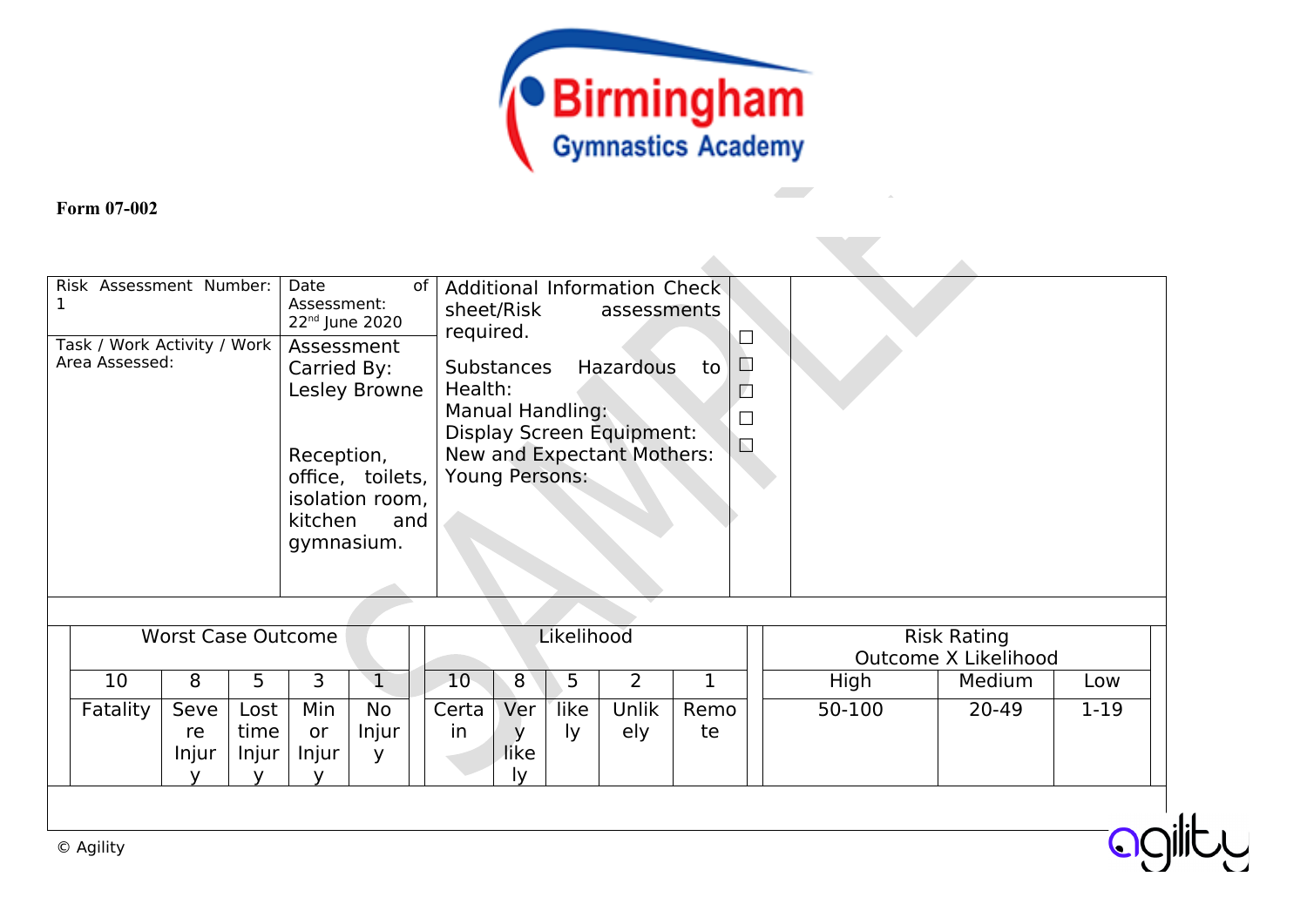| <b>What</b><br>are the<br><b>Hazards</b>                                                                                                                              | <b>Persons</b><br>affected<br>by<br>the Activity<br><b>Identified</b><br><b>Hazards</b>                                                                                                                                               | <b>Control Measures Already</b><br>in Place                                                                                                                                                                                                                                                                                                                                                                                                                                                                                                                                                                    | <b>Outcom</b><br>e | <b>Likeli</b><br>hood | <b>Ris</b><br>$\mathbf{k}$<br>Rat<br>ing | <b>Is</b><br>furt<br>her<br>acti<br>on<br>requ<br>ired<br>Yes/<br><b>No</b> |
|-----------------------------------------------------------------------------------------------------------------------------------------------------------------------|---------------------------------------------------------------------------------------------------------------------------------------------------------------------------------------------------------------------------------------|----------------------------------------------------------------------------------------------------------------------------------------------------------------------------------------------------------------------------------------------------------------------------------------------------------------------------------------------------------------------------------------------------------------------------------------------------------------------------------------------------------------------------------------------------------------------------------------------------------------|--------------------|-----------------------|------------------------------------------|-----------------------------------------------------------------------------|
| 1.Before<br>reopening<br>Objective:<br>To make sure<br>that<br>Birmingham<br>Gymnastics<br>Academy is<br>clean and<br>ready to<br>restart                             | Possible<br>risk of<br>infection for<br>staff,<br>parents/carers,<br>gymnasts and visitors                                                                                                                                            | Completed a risk assessment for Birmingham<br>Gymnastics Academy, which has been closed<br>to the public, before restarting gymnastics<br>provision.<br>Implement thorough cleaning procedures and<br>provision of hand sanitiser, before restarting<br>work.                                                                                                                                                                                                                                                                                                                                                  | 10<br>Fatality     | 5<br>Likely           | 25<br>Medi<br>um                         | N <sub>o</sub>                                                              |
| 2.Keeping<br>work<br>the<br>place clean<br>Objective:<br>To keep the<br>workplace<br>clean and<br>prevent<br>transmission<br>by touching<br>contaminated<br>surfaces. | Possible<br>risk<br>of<br>infection for staff,<br>parents/carers,<br>gymnasts and visitors<br>If we are cleaning<br>after a known or<br>suspected<br>case<br>of COVID-19 then<br>we will refer to<br>government specific<br>guidance. | Spacing classes to allow for frequent cleaning<br>work stations, areas and<br>of gymnasts<br>equipment between uses, using our usual<br>cleaning products.<br>Frequent cleaning of objects and surfaces that<br>are touched regularly, including door handles<br>or hand held equipment, and making sure<br>there are adequate disposal arrangements for<br>cleaning products.<br>Clearing workspaces and removing waste and<br>belongings from the work area at the end of a<br>class, including not providing reading<br>materials such as magazines in waiting areas,<br>when viewing area is able to open. | 10<br>Fatality     | 5<br>Likely           | 25<br>Medi<br>um                         | <b>Yes</b><br>On-<br>going<br>cleanin<br>g                                  |

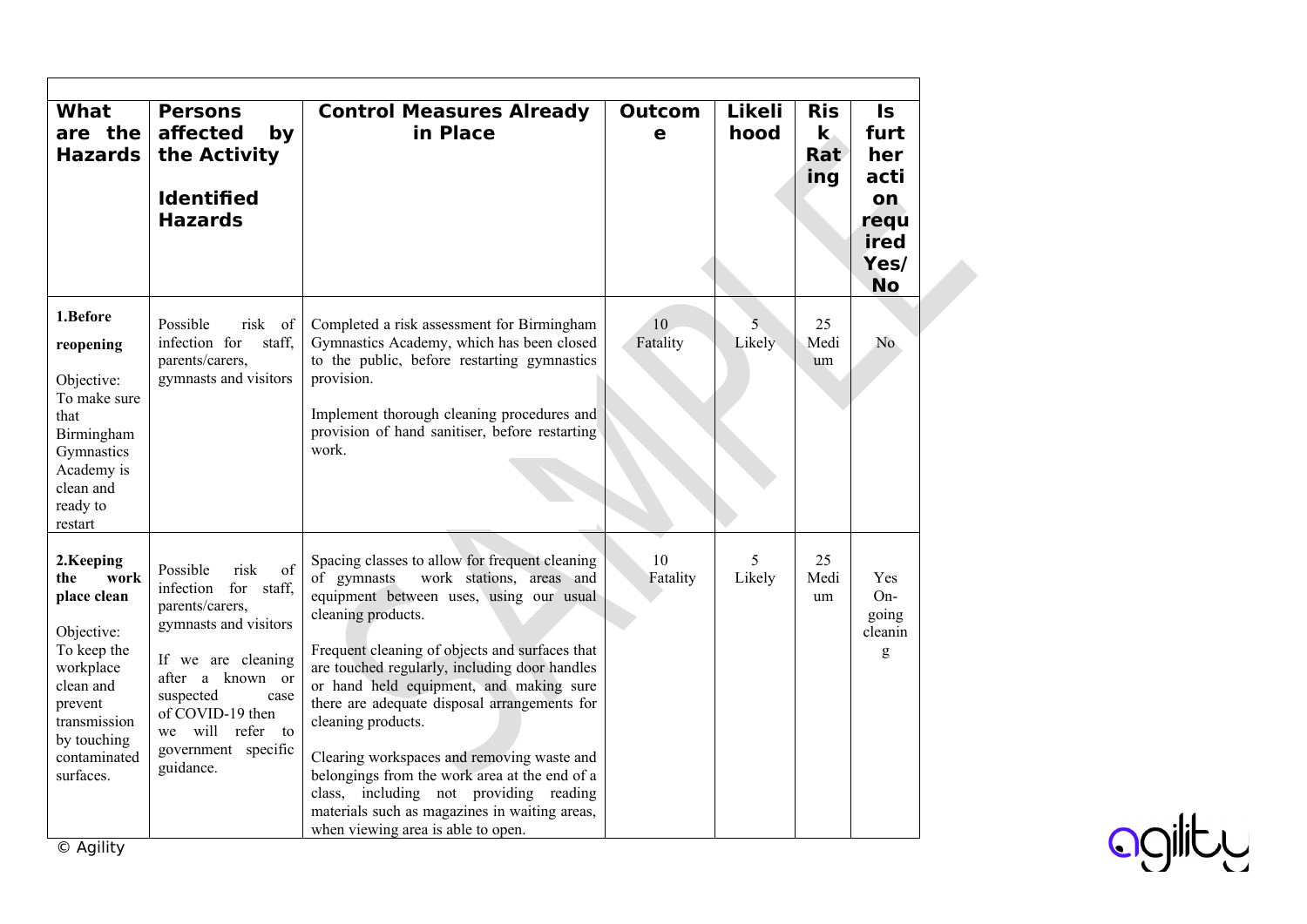|                                                                            | Slips and trips                                                                                     | Sanitising any reusable equipment, including<br>equipment, such as balls used after a class,<br>and at the start and end of sessions.<br>Using disposable towels and cleaning<br>equipment.<br>Encouraging staff not to wear their uniforms<br>at home or to and from the workplace, to<br>change uniforms on a daily basis and to wash<br>immediately after use.<br>Maintaining good ventilation in the work<br>environment, for example keeping doors<br>open.<br>Carry out general good housekeeping. There<br>are no trailing leads or cables. Staff keep<br>work areas clear, eg no boxes left in<br>reception, office and deliveries stored<br>immediately, all areas cleaned each evening<br>May be injuries if people trip over objects or |                |             |                  |                                             |  |
|----------------------------------------------------------------------------|-----------------------------------------------------------------------------------------------------|----------------------------------------------------------------------------------------------------------------------------------------------------------------------------------------------------------------------------------------------------------------------------------------------------------------------------------------------------------------------------------------------------------------------------------------------------------------------------------------------------------------------------------------------------------------------------------------------------------------------------------------------------------------------------------------------------------------------------------------------------|----------------|-------------|------------------|---------------------------------------------|--|
|                                                                            |                                                                                                     | slip on spillages                                                                                                                                                                                                                                                                                                                                                                                                                                                                                                                                                                                                                                                                                                                                  |                |             |                  |                                             |  |
|                                                                            |                                                                                                     |                                                                                                                                                                                                                                                                                                                                                                                                                                                                                                                                                                                                                                                                                                                                                    |                |             |                  |                                             |  |
| 3. Hygiene:<br>hand<br>washing,<br>sanitation<br>facilities and<br>toilets | 1.<br>2.<br>$\frac{3}{1}$<br>Staff<br>and<br>may be at risk of<br>infection<br>4.<br>5.<br>6.<br>7. | Using signs and posters to build awareness of<br>good hand washing technique, the need to<br>increase hand washing frequency<br>and<br>avoiding touching your face.<br>Adopting good hand washing technique and<br>increasing hand washing in between classes.<br>Providing gymnasts and staff with access to<br>tissues and informing them that if they do<br>need to sneeze or cough, they should do so<br>into the tissue, which should then be<br>discarded appropriately and that they should<br>wash their hands thoroughly or use hand                                                                                                                                                                                                      | 10<br>Fatality | 5<br>Likely | 25<br>Medi<br>um | <b>Yes</b><br>On-<br>going<br>reminde<br>rs |  |

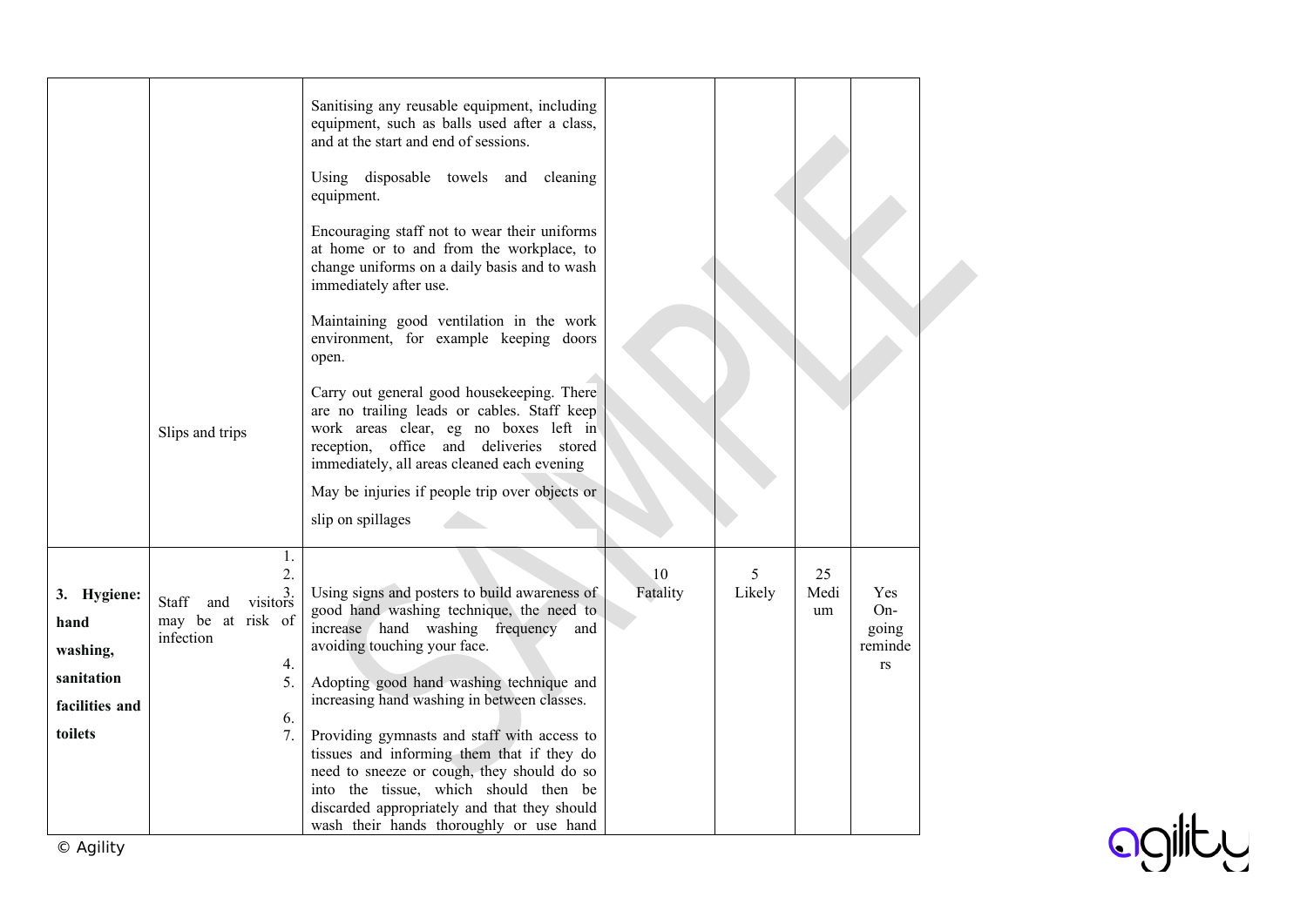|                      | sanitiser after using a tissue.                |          |        |      |                  |  |
|----------------------|------------------------------------------------|----------|--------|------|------------------|--|
| 8.                   |                                                |          |        |      |                  |  |
| 9.                   | Providing regular reminders and signage to     |          |        |      |                  |  |
|                      | maintain hygiene standards.                    |          |        |      |                  |  |
| 10.                  |                                                |          |        |      |                  |  |
| 11.                  | Providing hand sanitiser in multiple locations |          |        |      |                  |  |
|                      | in premises.                                   |          |        |      |                  |  |
| 12.                  |                                                |          |        |      |                  |  |
|                      | 13. Ensure Birmingham Gymnastics Academy is    |          |        |      |                  |  |
|                      | kept clean and social distancing is achieved   |          |        |      |                  |  |
|                      | as much as possible.                           |          |        |      |                  |  |
| 14.                  |                                                |          |        |      |                  |  |
|                      | 15. Enhancing cleaning for busy areas.         |          |        |      |                  |  |
|                      | 16. Providing more waste facilities and more   |          |        |      |                  |  |
|                      | frequent rubbish collection.                   |          |        |      |                  |  |
| 17.                  |                                                |          |        |      |                  |  |
| 18.                  | Providing hand drying facilities - either      |          |        |      |                  |  |
|                      | paper towels or electrical dryers              |          |        |      |                  |  |
| 1.                   |                                                |          |        |      |                  |  |
| 4. Handling<br>2.    | Encouraging increased hand washing and         | 10       | 5      | 25   | Yes              |  |
| goods,               | introducing more hand washing facilities for   | Fatality | Likely | Medi | $On-$            |  |
| merchandise          | workers and clients and providing hand         |          |        |      |                  |  |
| other                |                                                |          |        | um   | going<br>reminde |  |
| and                  | sanitiser where practical.                     |          |        |      |                  |  |
| 3.<br>materials      |                                                |          |        |      | <b>rs</b>        |  |
| 4.                   | Implementing enhanced handling procedures      |          |        |      |                  |  |
| Objective:           | of disposable towels, gowns, face masks,       |          |        |      |                  |  |
| To<br>reduce         | gloves etc<br>to prevent potential             |          |        |      |                  |  |
| transmission         | contamination of surrounding surfaces, to      |          |        |      |                  |  |
| through              | prevent raising dust or dispersing the virus.  |          |        |      |                  |  |
| contact with<br>5.   |                                                |          |        |      |                  |  |
| objects in the<br>6. | Enforcing cleaning procedures for goods and    |          |        |      |                  |  |
| premises.            | merchandise entering the site.                 |          |        |      |                  |  |
| 7.                   |                                                |          |        |      |                  |  |
| 8.                   | Regularly cleaning equipment that employees    |          |        |      |                  |  |
|                      | may bring from or take home. Cleaning          |          |        |      |                  |  |
|                      | should also take place before and following    |          |        |      |                  |  |
|                      | gymnasts and staff use.                        |          |        |      |                  |  |
|                      |                                                |          |        |      |                  |  |

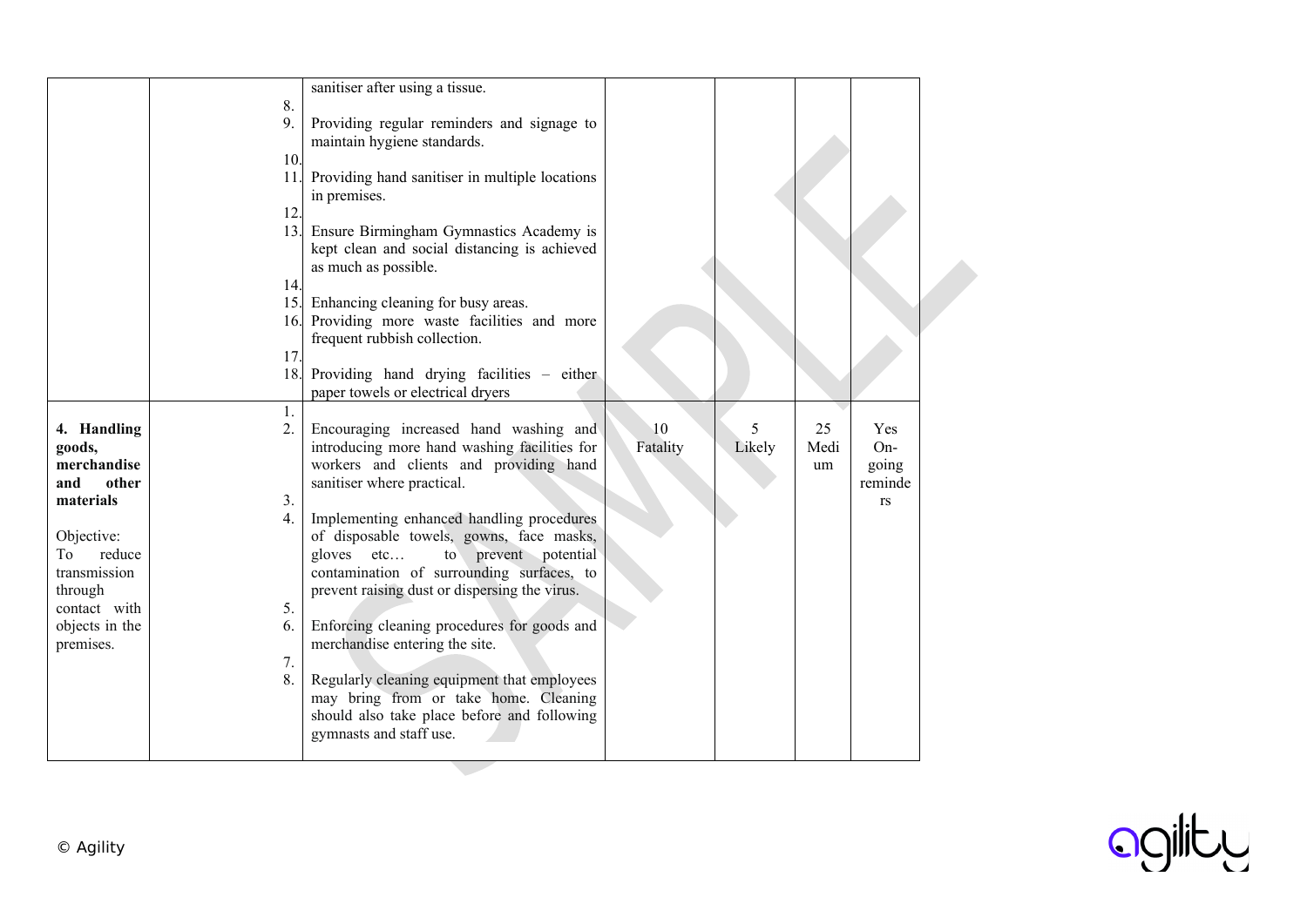| 5. Face<br>coverings<br>Objective:<br>To<br>reduce<br>transmission<br>of<br><b>COVID</b><br>19<br>on the<br>premises. | In<br>some<br>staff<br>circumstances<br>and<br>visitors<br>not<br>wearing<br>face<br>a<br>covering may effect<br>the transmission of<br>COVID <sub>19</sub><br>However,<br>face<br>coverings are not an<br>alternative to wearing<br>a visor in close<br>contact services.<br>When visitors are not<br>taking a class, they<br>should<br>maintain<br>social distancing and<br>face covering will be<br>required. | In some circumstances staff and visitors not<br>wearing a face covering may effect the<br>transmission of COVID 19<br>Coaches/Assistants - Government<br>guidance for England does not<br>make it compulsory for coaches to<br>wear a mask/face covering, but<br>coaches can choose to wear one.<br>Masks/face coverings<br>are<br>not<br>essential as social distancing<br>quidelines should be adhered to at<br>all<br>times.<br>For those assisting<br>within a<br>session, it is not compulsory to<br>mask/face<br>covering,<br>$\mathsf{a}$<br>wear<br>however, as face coverings are<br>now compulsory in most other<br>indoor settings over 11s involved<br>in a session should be encouraged<br>to wear a face covering.<br>Gymnasts - The use of masks/face<br>coverings is not recommended<br>during sports activities. All forms<br>of face coverings may restrict<br>breathing efficiency and should<br>not be used during exercise<br>except on specific advice from a<br>physician. However, gymnasts of<br>secondary<br>school<br>age<br>are<br>encouraged<br>to<br>face<br>wear<br>a<br>covering when<br>entering<br>and<br>exiting the building e.g. reception.<br>Gymnasts can wear masks whilst | 10<br>Fatalit<br>y<br>$\checkmark$ Orde<br>red<br>face<br>mask<br>$\mathcal{S}$<br>24/05<br>/20<br>Orde<br>red<br>visor<br>$s$ for<br>staff<br>to<br>cover<br>face<br>24/05<br>/20<br>Orde<br>red<br>new<br>face<br>mask<br>$S$ $\theta$<br>04.03<br>.21 | 5<br>Likely | 25<br>Medi<br>um | <b>Yes</b><br>$On-$<br>going<br>reminde<br>rs | N <sub>0</sub> |
|-----------------------------------------------------------------------------------------------------------------------|------------------------------------------------------------------------------------------------------------------------------------------------------------------------------------------------------------------------------------------------------------------------------------------------------------------------------------------------------------------------------------------------------------------|--------------------------------------------------------------------------------------------------------------------------------------------------------------------------------------------------------------------------------------------------------------------------------------------------------------------------------------------------------------------------------------------------------------------------------------------------------------------------------------------------------------------------------------------------------------------------------------------------------------------------------------------------------------------------------------------------------------------------------------------------------------------------------------------------------------------------------------------------------------------------------------------------------------------------------------------------------------------------------------------------------------------------------------------------------------------------------------------------------------------------------------------------------------------------------------------------------------------|----------------------------------------------------------------------------------------------------------------------------------------------------------------------------------------------------------------------------------------------------------|-------------|------------------|-----------------------------------------------|----------------|
|-----------------------------------------------------------------------------------------------------------------------|------------------------------------------------------------------------------------------------------------------------------------------------------------------------------------------------------------------------------------------------------------------------------------------------------------------------------------------------------------------------------------------------------------------|--------------------------------------------------------------------------------------------------------------------------------------------------------------------------------------------------------------------------------------------------------------------------------------------------------------------------------------------------------------------------------------------------------------------------------------------------------------------------------------------------------------------------------------------------------------------------------------------------------------------------------------------------------------------------------------------------------------------------------------------------------------------------------------------------------------------------------------------------------------------------------------------------------------------------------------------------------------------------------------------------------------------------------------------------------------------------------------------------------------------------------------------------------------------------------------------------------------------|----------------------------------------------------------------------------------------------------------------------------------------------------------------------------------------------------------------------------------------------------------|-------------|------------------|-----------------------------------------------|----------------|

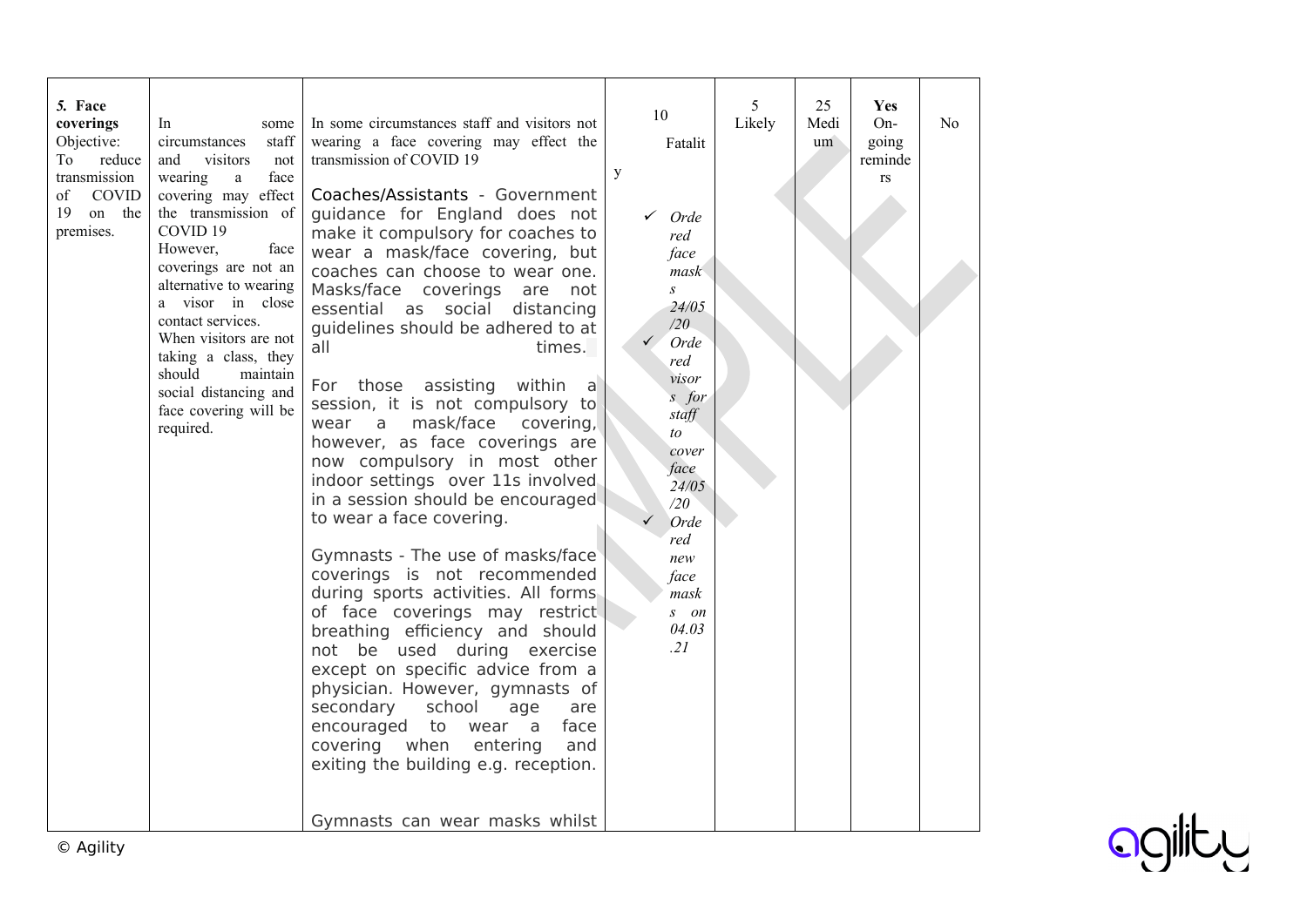| not on apparatus if they so wish,<br>but masks should not be worn<br>whilst on equipment or performing<br>any form of gymnastics elements,<br>including warm-ups/cool downs.<br>However, face coverings are not an<br>alternative to wearing a visor in close contact<br>services.<br>When staff are not having a class, both the<br>coach and gymnasts should maintain social<br>distancing and face covering will be required.<br>Birmingham Gymnastics Academy will<br>support their staff in using face coverings<br>safely when gymnasts are being dropped off<br>and when they are collected. This means<br>telling workers:<br>wash your hands thoroughly with soap<br>and water for 20 seconds or use hand<br>sanitizer before putting a face covering<br>on, and before and after removing it<br>when wearing a face covering, avoid<br>touching your face or face covering, as<br>you could contaminate them with germs<br>from your hands<br>change your face covering if it becomes<br>$\bullet$<br>damp or if you've touched it<br>continue to wash your hands regularly<br>$\bullet$<br>change and wash your face covering daily<br>$\bullet$<br>if the material is washable, wash in line<br>with manufacturer's instructions. If it's<br>not washable, dispose of it carefully in<br>your usual waste<br>practise social<br>distancing<br>wherever<br>possible |  |  |
|--------------------------------------------------------------------------------------------------------------------------------------------------------------------------------------------------------------------------------------------------------------------------------------------------------------------------------------------------------------------------------------------------------------------------------------------------------------------------------------------------------------------------------------------------------------------------------------------------------------------------------------------------------------------------------------------------------------------------------------------------------------------------------------------------------------------------------------------------------------------------------------------------------------------------------------------------------------------------------------------------------------------------------------------------------------------------------------------------------------------------------------------------------------------------------------------------------------------------------------------------------------------------------------------------------------------------------------------------------------------------------|--|--|
|--------------------------------------------------------------------------------------------------------------------------------------------------------------------------------------------------------------------------------------------------------------------------------------------------------------------------------------------------------------------------------------------------------------------------------------------------------------------------------------------------------------------------------------------------------------------------------------------------------------------------------------------------------------------------------------------------------------------------------------------------------------------------------------------------------------------------------------------------------------------------------------------------------------------------------------------------------------------------------------------------------------------------------------------------------------------------------------------------------------------------------------------------------------------------------------------------------------------------------------------------------------------------------------------------------------------------------------------------------------------------------|--|--|

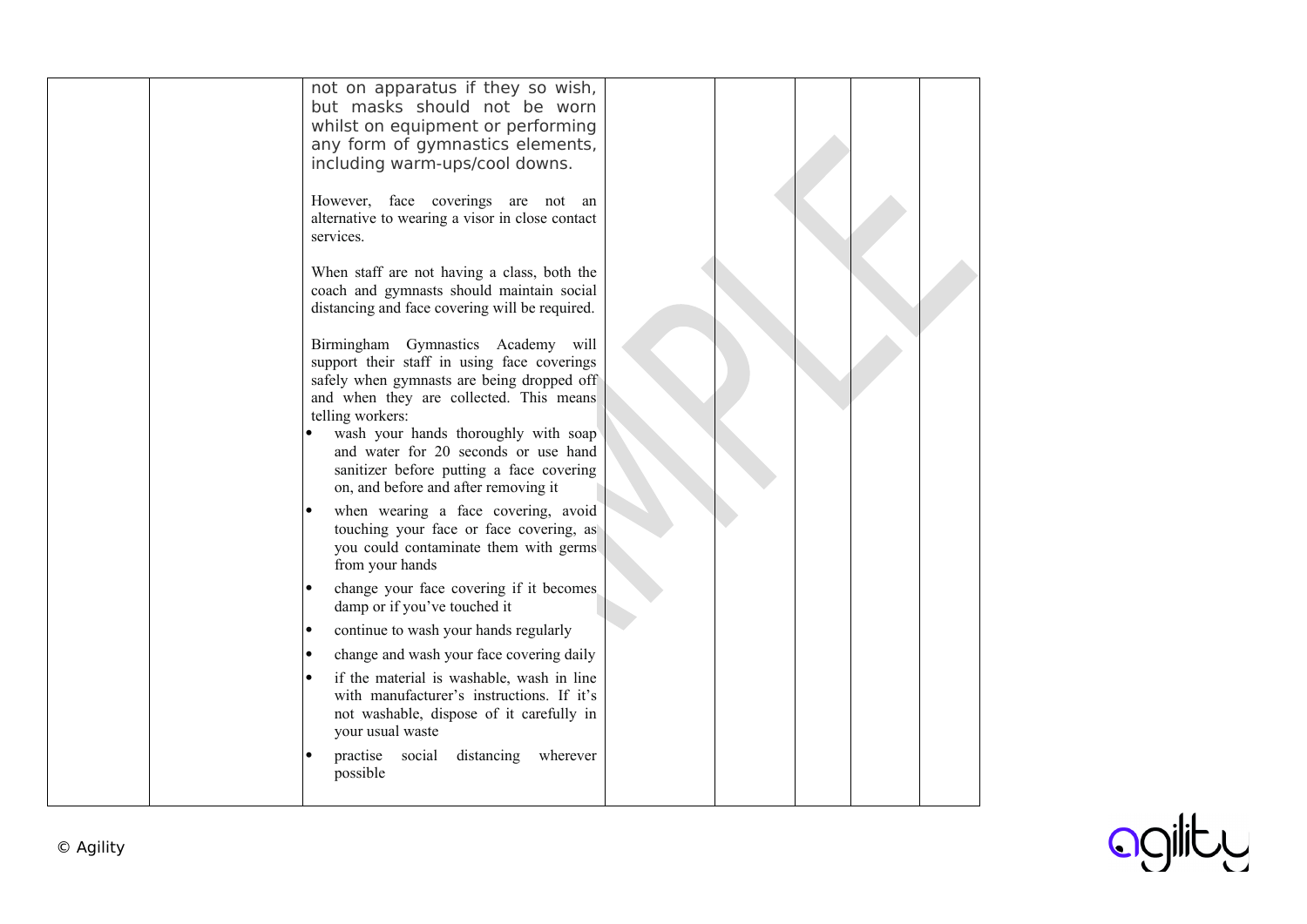| 6.Communic<br>ations and<br>training.<br><b>Returning to</b><br>work<br>Objective:<br>To make sure<br>all<br>workers<br>understand C<br>OVID-19 rel<br>safety<br>ated<br>procedures | visitors<br>Staff<br>and<br>may be at risk of<br>infection                  | Providing clear, consistent and regular<br>communication to improve understanding<br>and consistency of ways of working.<br>Engaging<br>with<br>workers<br>worker<br>and<br>representatives<br>through<br>existing<br>communication routes to explain and agree<br>any changes in working arrangements.<br>Developing communication and training<br>materials for workers prior to returning to<br>Gymnastics<br>Birmingham<br>Academy,<br>especially around new procedures for arrival<br>at work.<br>Ensuring staff understand how to use and<br>clean their PPE.                                                                                            | 10 <sup>10</sup><br>Fatality | 5<br>Likely              | 25<br>Medi<br>um | Yes<br>On-<br>going<br>training |  |
|-------------------------------------------------------------------------------------------------------------------------------------------------------------------------------------|-----------------------------------------------------------------------------|----------------------------------------------------------------------------------------------------------------------------------------------------------------------------------------------------------------------------------------------------------------------------------------------------------------------------------------------------------------------------------------------------------------------------------------------------------------------------------------------------------------------------------------------------------------------------------------------------------------------------------------------------------------|------------------------------|--------------------------|------------------|---------------------------------|--|
| 7.<br>Work-<br>related<br>travel<br>Objective:<br>To avoid<br>unnecessary<br>work travel<br>and keep<br>people safe<br>when they do<br>need to travel<br>between<br>locations       | Staff may be at risk<br>of infection when<br>travelling to and from<br>work | Avoiding using public transport, and aiming<br>to walk, cycle, or drive instead. If using<br>public transport is necessary, wearing a face<br>covering is mandatory.<br>Minimising the number of people outside of<br>your household or support bubble travelling<br>together in any one vehicle, using fixed travel<br>partners, increasing ventilation when possible<br>and avoiding sitting face-to-face.<br>Cleaning shared vehicles between shifts.<br>Putting in place procedures to minimise<br>person-to-person contact during deliveries to<br>other premises.<br>Minimising contact during payments and<br>exchange of documentation, for example by | 10<br>Fatality               | 5 <sub>1</sub><br>Likely | 25<br>Medi<br>um | Yes<br>On-<br>going<br>training |  |

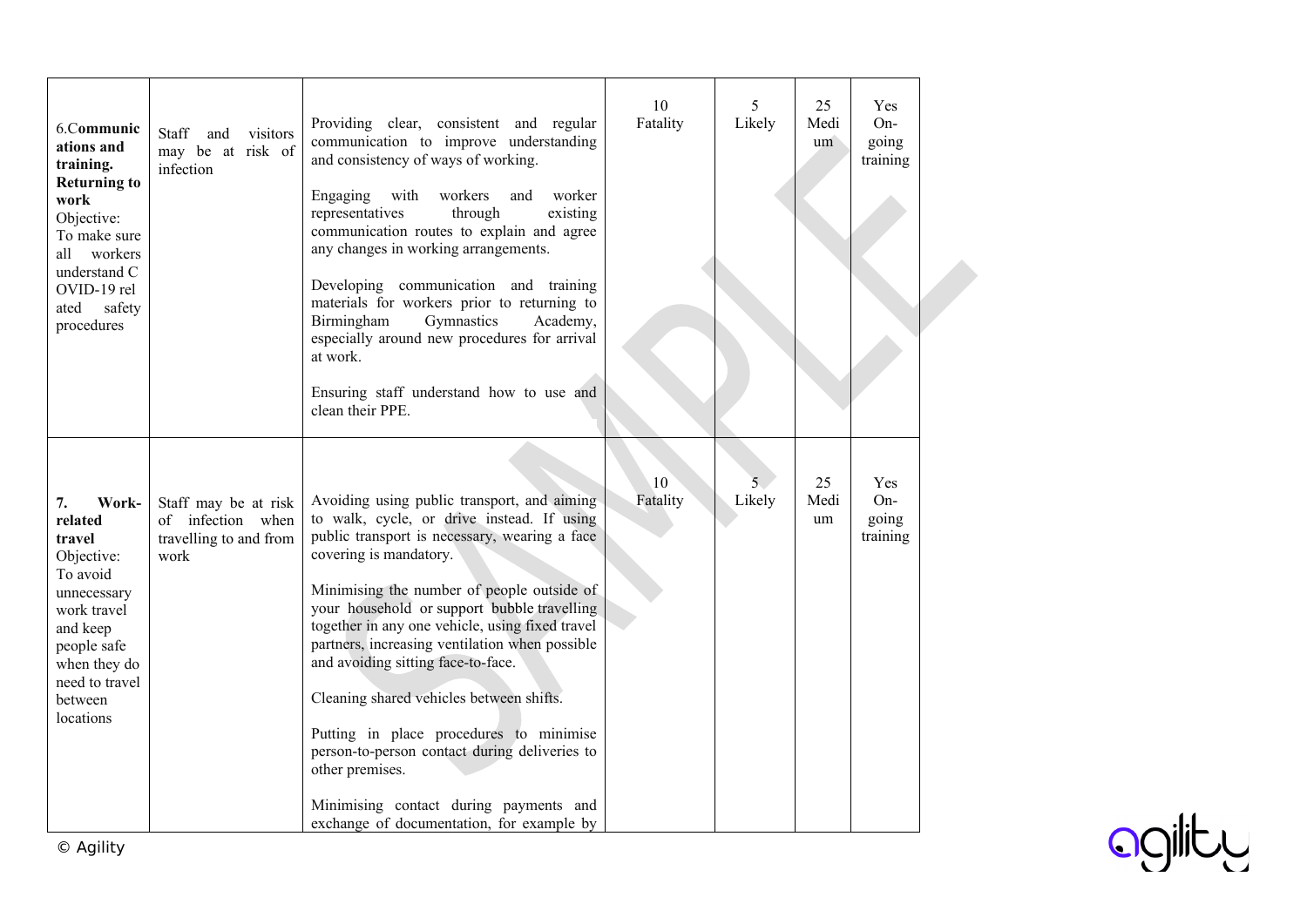| methods<br>payment<br>electronic<br>and<br>using<br>electronically<br>exchanged<br>signed<br>and<br>documents |  |
|---------------------------------------------------------------------------------------------------------------|--|
|                                                                                                               |  |

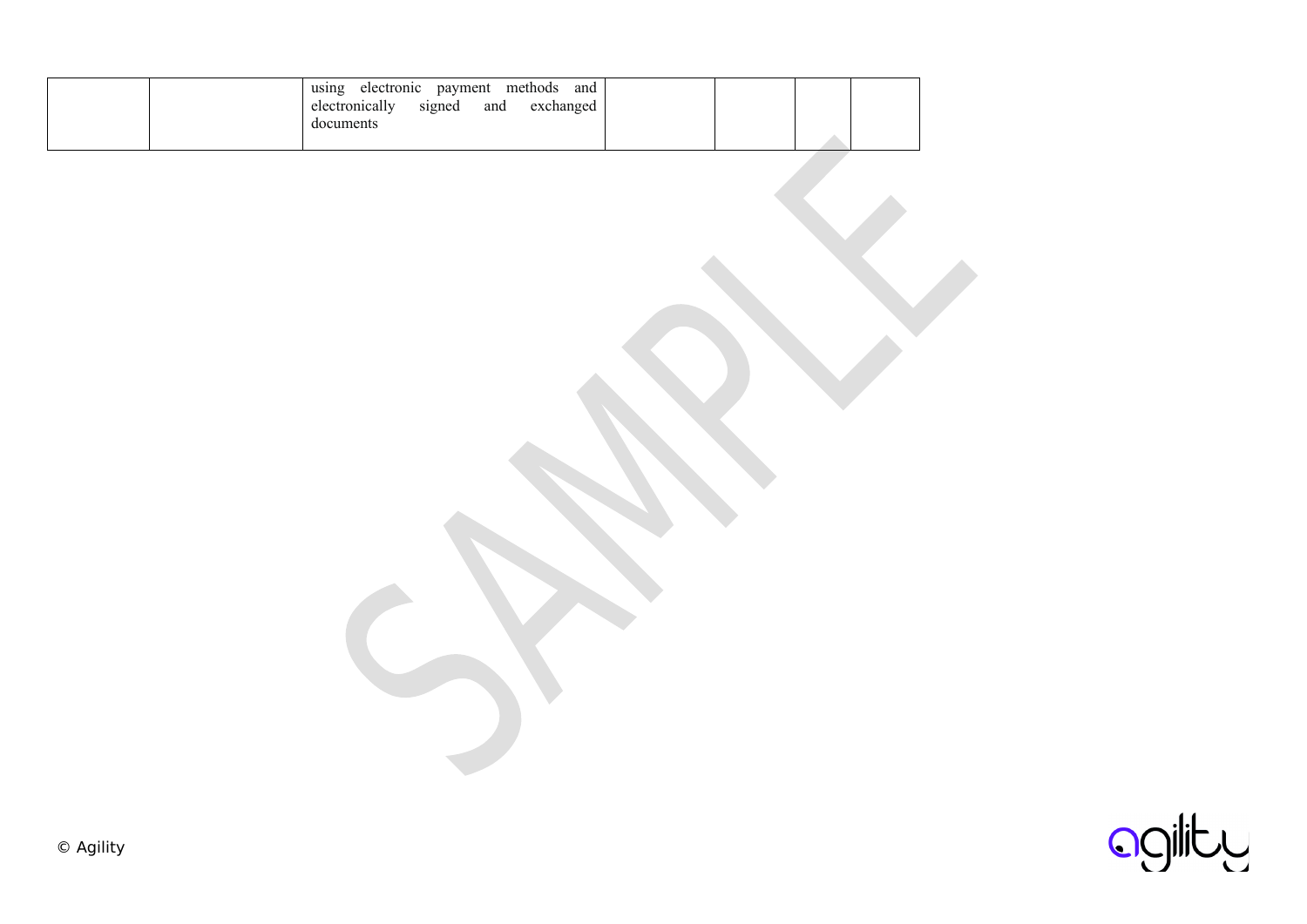| 8. Ongoing<br>communicat<br>ions and<br>signage<br>Objective:<br>To make sure<br>all workers<br>are kept up to<br>with<br>date<br>safety<br>how<br>measures are<br>being<br>implemented<br>or updated. | 1.<br>Staff may be placed<br>in harm's way if they<br>understand<br>do<br>unforeseen impacts<br>of<br>changes<br>$\ddot{g}$<br>working<br>environments<br>6.<br>7.<br>8.<br>9.<br>10.<br>11.1<br>12.<br>13. | On-going engagement with workers to<br>monitor and understand any unforeseen<br>impacts of changes to working environments.<br>Awareness and focus on the importance of<br>mental health at times of uncertainty. The<br>government has published guidance on the<br>mental health and wellbeing aspects of<br>coronavirus (COVID-19).<br>Using simple, clear messaging to explain<br>guidelines using images and clear language,<br>with consideration of groups for which<br>English may not be their first language and<br>those with protected characteristics such as<br>visual impairments.<br>Using visual communications, for example<br>whiteboards or signage, to explain changes to<br>gymnastic class schedules or stock shortages<br>without<br>the<br>need<br>for<br>face-to-face<br>communications.<br>Communicating approaches and operational<br>procedures to suppliers, clients or trade<br>bodies to help their adoption and to share<br>experience, such as with emails or social<br>media.<br>Communicating with households<br>before<br>arrival to discuss the steps required to safely<br>provide close contact services in the home. | 10<br>Fatality | 5<br>Likely | 25<br>Medi<br>um | Yes<br>$On-$<br>going<br>updates<br>training |  |
|--------------------------------------------------------------------------------------------------------------------------------------------------------------------------------------------------------|-------------------------------------------------------------------------------------------------------------------------------------------------------------------------------------------------------------|---------------------------------------------------------------------------------------------------------------------------------------------------------------------------------------------------------------------------------------------------------------------------------------------------------------------------------------------------------------------------------------------------------------------------------------------------------------------------------------------------------------------------------------------------------------------------------------------------------------------------------------------------------------------------------------------------------------------------------------------------------------------------------------------------------------------------------------------------------------------------------------------------------------------------------------------------------------------------------------------------------------------------------------------------------------------------------------------------------------------------------------------------------------|----------------|-------------|------------------|----------------------------------------------|--|
| 9.1n<br>bound                                                                                                                                                                                          | Staff<br>visitors<br>and                                                                                                                                                                                    | Minimising<br>for<br>contact<br>unnecessary                                                                                                                                                                                                                                                                                                                                                                                                                                                                                                                                                                                                                                                                                                                                                                                                                                                                                                                                                                                                                                                                                                                   |                |             |                  |                                              |  |



© Agility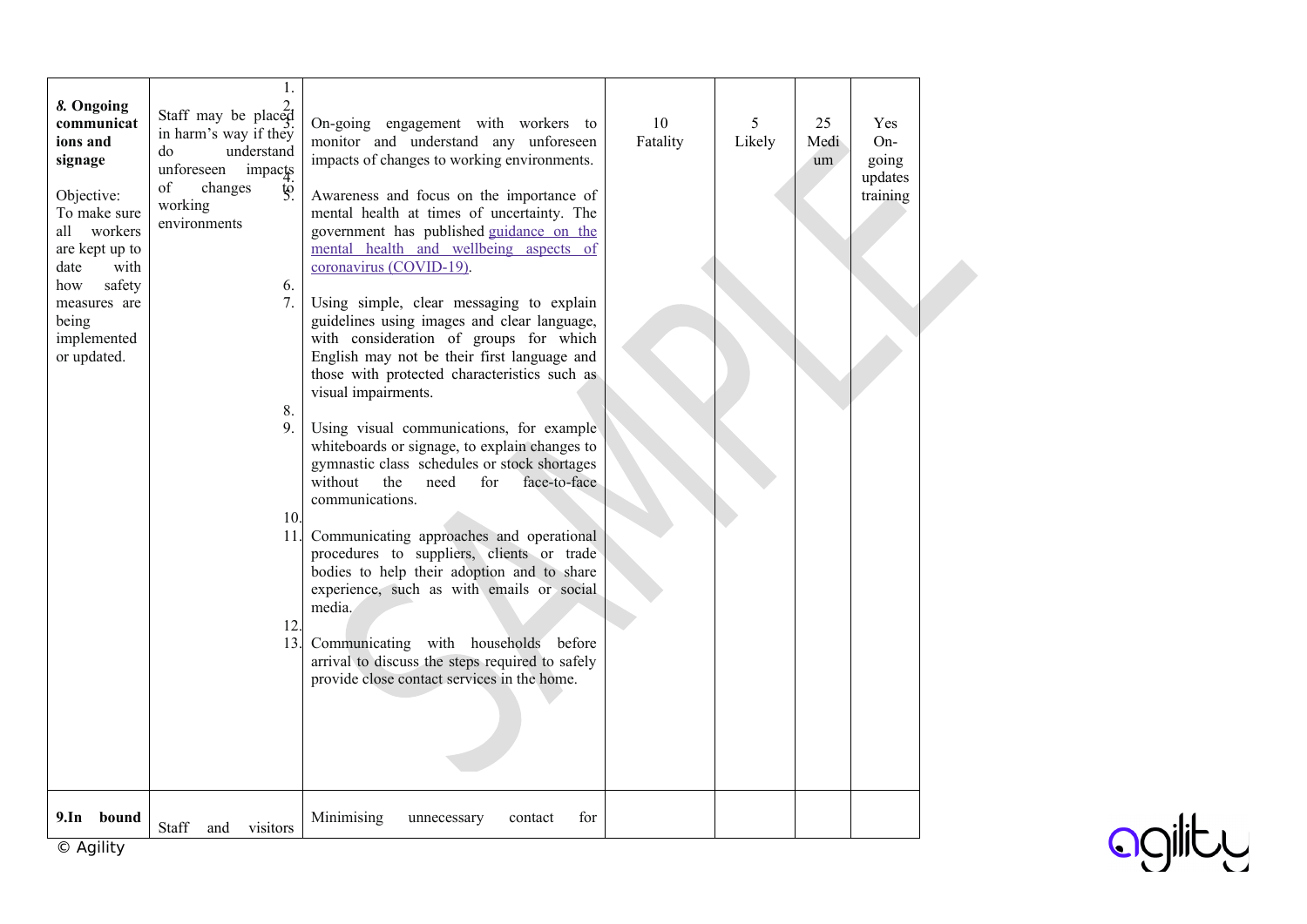| and<br>outbound<br>Objective:<br>To maintain<br>social<br>distancing<br>and<br>avoid<br>surface<br>transmission<br>when goods<br>and<br>enter<br>the<br>leave<br>premises | may be at risk of<br>infection                                                    | deliveries e.g. pre-arranged booking of<br>deliveries where the nature of the product<br>allows for use of electronic pre-booking.<br>Considering methods to reduce frequency of<br>deliveries, for example by ordering larger<br>quantities less often.<br>Where possible and safe, having single<br>workers load or unload vehicles or meet<br>delivery people at the front door.<br>Where possible scheduling deliveries for<br>outside of client appointment times.<br>of<br>Re-stocking/replenishing<br>outside<br>workplace operating hours.                                                                                                                                                                                                                                                                                                                                                                          | $\overline{10}$<br>Fatality     | 5<br>Likely | 25<br>Medi<br>um | Yes<br>On-<br>going<br>reminde<br>rs              |  |
|---------------------------------------------------------------------------------------------------------------------------------------------------------------------------|-----------------------------------------------------------------------------------|-----------------------------------------------------------------------------------------------------------------------------------------------------------------------------------------------------------------------------------------------------------------------------------------------------------------------------------------------------------------------------------------------------------------------------------------------------------------------------------------------------------------------------------------------------------------------------------------------------------------------------------------------------------------------------------------------------------------------------------------------------------------------------------------------------------------------------------------------------------------------------------------------------------------------------|---------------------------------|-------------|------------------|---------------------------------------------------|--|
| 10.<br>Children,<br>Parents and<br>carers<br>arriving on<br>site<br>Objective:<br>To maintain<br>safe<br>a<br>working<br>environment<br>for all                           | Children and Parents<br>arriving on site<br>Possibility of cross<br>contamination | Training sessions to be staggered to<br>$\bullet$<br>avoid cross over<br>Gymnasts should come in their gear<br>$\bullet$<br>as no changing facilities will be<br>open<br>Training sessions to be reduced to a<br>$\bullet$<br>minimum number<br>Parents to use a drop off and collect<br>system. Parents are not to wait<br>inside the gym whilst training is<br>taking place. Coaches will sign<br>gymnasts out after sessions.<br>Viewing areas are closed<br>Sanitizing of equipment will take<br>$\bullet$<br>place in between sessions<br>Children will not be allowed to train<br>$\bullet$<br>if any of their family members are in<br>self-isolation. Children will use hand<br>sanitizer on exiting the building<br>Parents and coaches are reminded<br>$\bullet$<br>that anyone at home who is deemed<br>vulnerable (new and expectant<br>mother, elderly) should not attend<br>any sessions until further notice | 5<br><b>Lost Time</b><br>Injury | 5<br>Likely | 25<br>Medi<br>um | <b>Yes</b><br>On-<br>going<br>vigilanc<br>$\rm e$ |  |

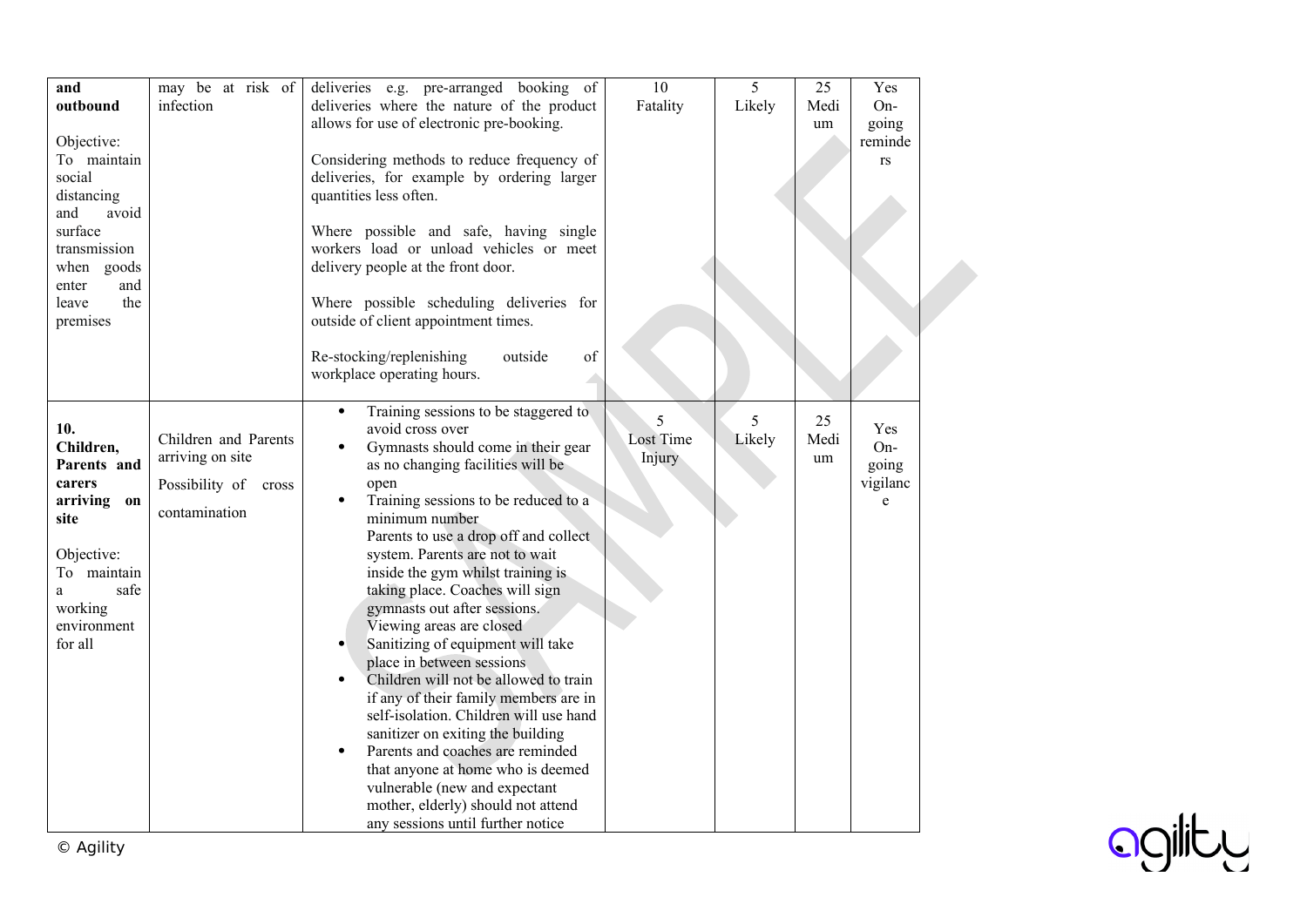| 11.Keeping<br>gym<br>equipment<br>clean<br>Objective:<br>To keep the<br>gymnasium<br>and<br>equipment<br>used clean<br>and prevent<br>transmission<br>by touching<br>contaminated<br>surfaces. | Staff.<br>Children.<br>Parents and Carers<br>Droplets<br><sub>or</sub><br>virus<br>being<br>live<br>on<br>equipment<br>(high<br>touch area) | All equipment will be cleaned,<br>beams and bars will be cleaned<br>using a suitable cleaner/disinfected<br>that will not ruin fabrics<br>Mats will be wiped down after every<br>session, before a new class starts<br>Sign off that equipment has been<br>wiped down before start of next<br>session<br>Every handle will be cleaned and<br>doors kept open where possible so<br>no one needs to use handles - push<br>pads to open the doors in the gym | 5<br>Lost Time<br>Injury | 5<br>Likely | 25<br>Medi<br>um | Yes<br>On-<br>going<br>cleanin<br>g |  |
|------------------------------------------------------------------------------------------------------------------------------------------------------------------------------------------------|---------------------------------------------------------------------------------------------------------------------------------------------|-----------------------------------------------------------------------------------------------------------------------------------------------------------------------------------------------------------------------------------------------------------------------------------------------------------------------------------------------------------------------------------------------------------------------------------------------------------|--------------------------|-------------|------------------|-------------------------------------|--|
| 12. Potential<br>reintroductio<br>of foam<br>n<br>pits, manual<br>supporting<br>and isolation<br>periods                                                                                       | $1/4/21$ - Please<br>note: the<br>re-<br>of<br>introduction<br>foam<br>pits<br>guidance<br><b>Sporadic</b><br>contact                       | We can now reintroduce limited the<br>$\bullet$<br>use of foam pits to aid skill<br>development. However, the pit can<br>only be used by one gymnast at a<br>time and cannot be used for 1<br>minute after a participant has left the<br>pit and for 90 minutes if two people<br>e.g. a gymnast and coach enter the<br>pit.                                                                                                                               |                          |             |                  |                                     |  |
|                                                                                                                                                                                                | involved<br>in<br>manual<br>supporting<br>Action Plan are<br>there to make<br>the<br>sporadic                                               | A three stage Action Plan is<br>now being discussed with<br>the government and British<br>Gymnastics to make the<br>sporadic contact involved in<br>manual supporting safer for<br>coaches/instructors and<br>gymnasts, the risk of                                                                                                                                                                                                                       |                          |             |                  |                                     |  |

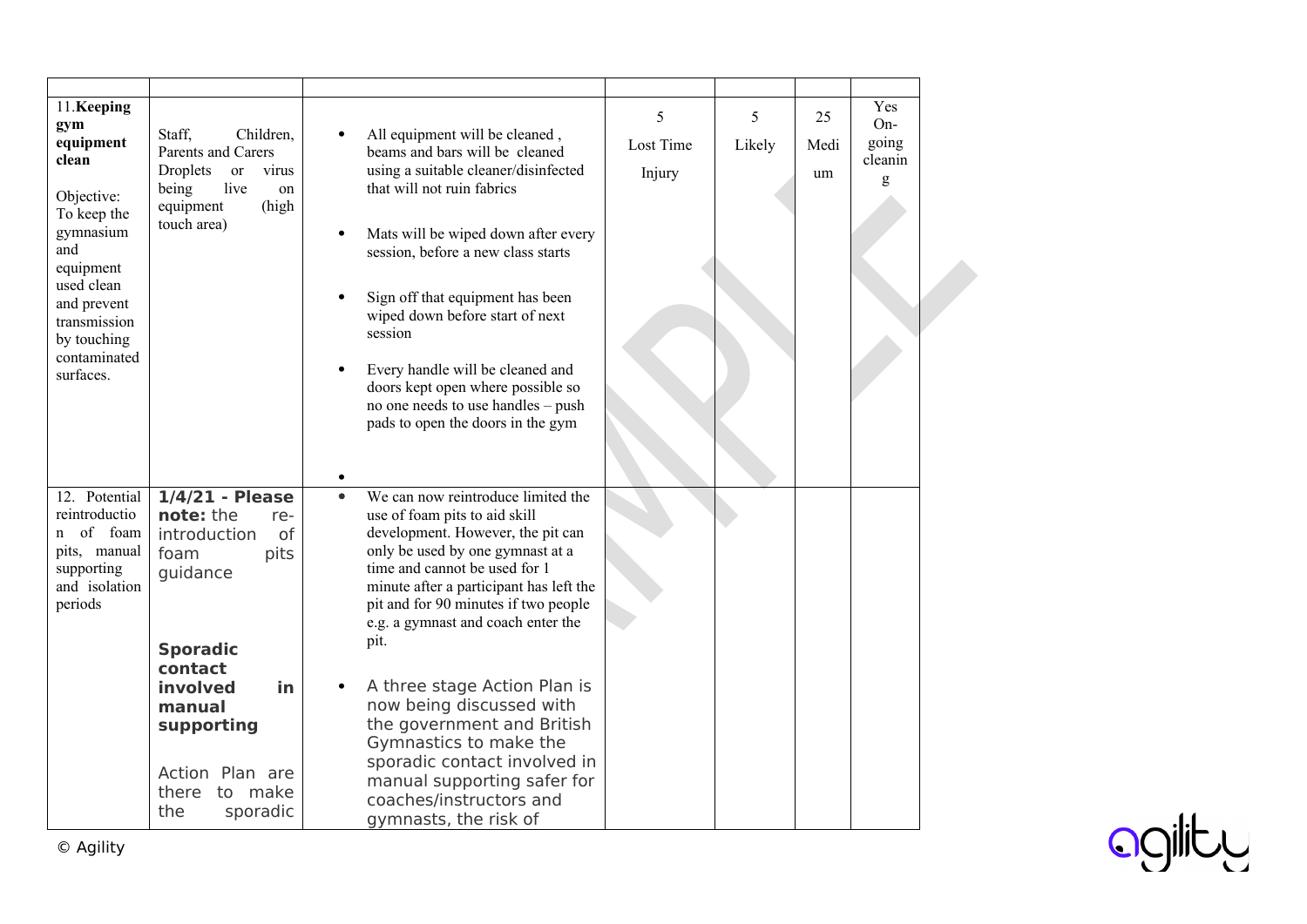| contact involved        | transmission of the virus                      |  |  |  |
|-------------------------|------------------------------------------------|--|--|--|
| in<br>manual            | will be higher and so BGA                      |  |  |  |
| supporting safer        | must carefully consider                        |  |  |  |
| for                     | whether they would like to                     |  |  |  |
| coaches/instruct        | incorporate contact at the                     |  |  |  |
| ors<br>and              | appropriate time.                              |  |  |  |
| the<br>gymnasts,        | No manual supporting can take                  |  |  |  |
| of<br>risk              | place for two-three weeks, and only            |  |  |  |
| transmission<br>of      | when/ if the government give the               |  |  |  |
| the virus will be       | relevant permissions. It will initially        |  |  |  |
| higher and<br><b>SO</b> | mean that a coach, with parent                 |  |  |  |
| clubs<br>must           | permission, can support harder skills          |  |  |  |
| carefully               | with up to eight gymnasts per week             |  |  |  |
| consider                | e.g. supporting a more difficult skill         |  |  |  |
| whether<br>they         | for safety reasons and progressions<br>$E.G$ : |  |  |  |
| would<br>like<br>to     | Educating all staff and                        |  |  |  |
| incorporate             | gymnasts on the required                       |  |  |  |
| contact at this         | practices and controls in                      |  |  |  |
| time. Those in          | the Action Plan.                               |  |  |  |
| the gymnastics          | Keeping clear records of                       |  |  |  |
| community who           | which gymnasts are being                       |  |  |  |
| do incorporate          | manually supported for                         |  |  |  |
| contact<br>coach        | track and trace regulations.                   |  |  |  |
| must<br>be              | Ensuring there are an                          |  |  |  |
| collectively            | appropriate number of                          |  |  |  |
| responsible<br>to       | hand sanitisation stations                     |  |  |  |
| the<br>ensure           | available throughout the                       |  |  |  |
| Action<br>Plan is       | venue and in close                             |  |  |  |
| followed so that        | proximity to the apparatus                     |  |  |  |
| we can progress         | or activity station.                           |  |  |  |
| with<br>further         | Additional hand sanitising                     |  |  |  |
| reintroductions         | must be completed by the                       |  |  |  |
| of<br>other             | coach/instructor before and                    |  |  |  |
| elements of the         | after each individual                          |  |  |  |
| sport<br>in<br>the      | gymnast is manually                            |  |  |  |
| future                  | supported.                                     |  |  |  |
|                         | Wearing face coverings                         |  |  |  |
|                         | where contact is less than                     |  |  |  |
|                         | two metres from a                              |  |  |  |
|                         |                                                |  |  |  |

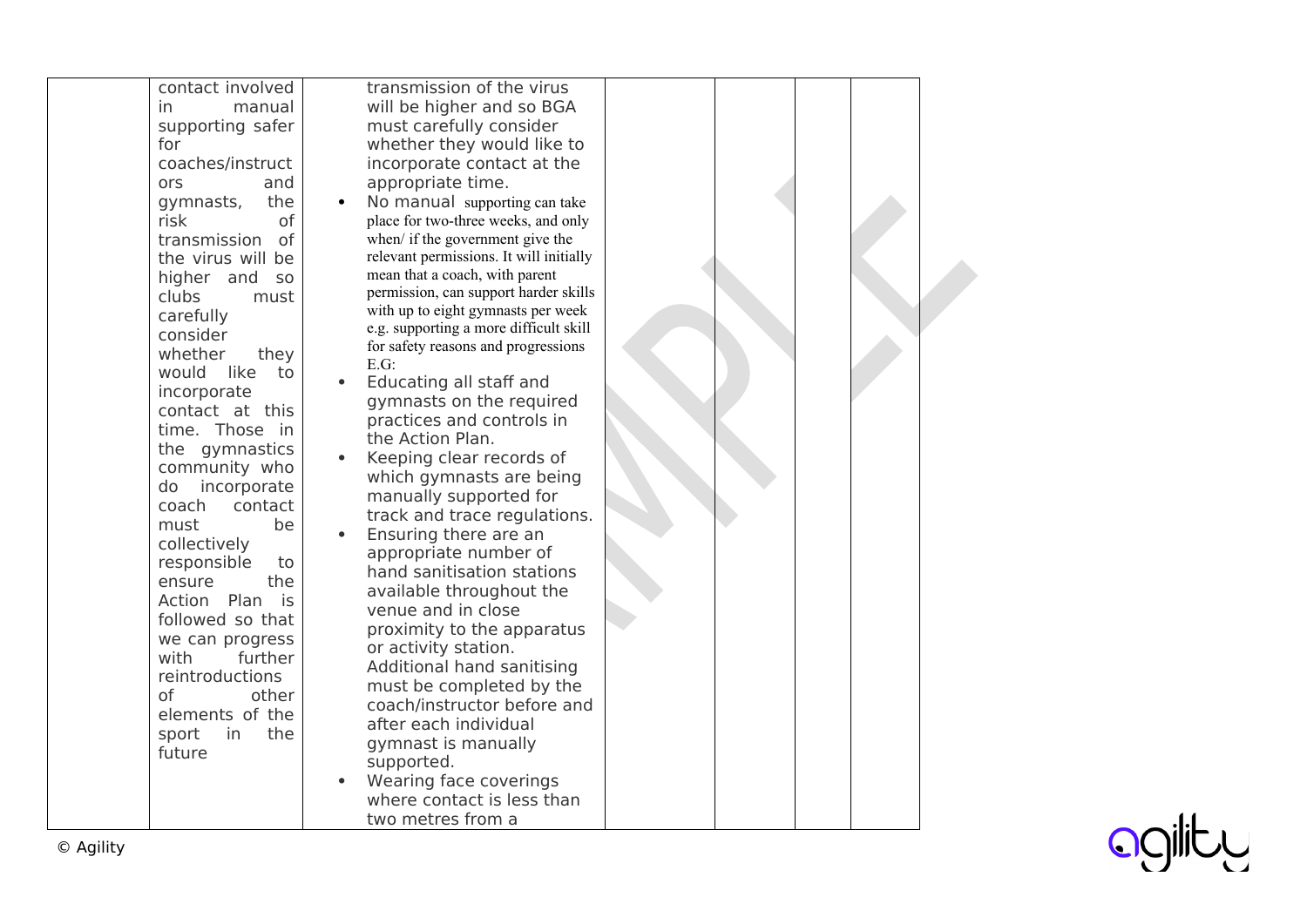|                                                                                                                 |                                                                                                                | gymnast.<br>When not working<br>specifically with a<br>coach/instructor in a<br>manual support activity,<br>gymnasts and<br>coach/instructors must<br>continue to adhere to social<br>distancing and all other<br>guidance.                                                                        |                                              |             |                  |                                                             |  |
|-----------------------------------------------------------------------------------------------------------------|----------------------------------------------------------------------------------------------------------------|----------------------------------------------------------------------------------------------------------------------------------------------------------------------------------------------------------------------------------------------------------------------------------------------------|----------------------------------------------|-------------|------------------|-------------------------------------------------------------|--|
| 13<br>Safeguardin<br>g Exiting the<br>gymnasium<br>Objective:<br>Children exit<br>the<br>gymnasium<br>in safety | Safeguarding issues.<br>A safe exit from the<br>Gym is paramount.<br>Staff,<br>Children,<br>Parents and Carers | Children will be dismissed via the<br>gymnasium fire exit door and will<br>all sanitize their hands before<br>leaving the premises<br>Children who are not collected at<br>said time will be moved to an<br>isolated area so not to cross<br>contaminate with newcomers                            | 5<br><b>Lost Time</b><br>Injury              | 5<br>Likely | 25<br>Medi<br>um | Yes<br>$On-$<br>going<br>reminde<br><b>rs</b>               |  |
| 14.Procedur<br>inside<br>es<br>gymnasium<br>Objective:<br>Good<br>hygiene<br>practice<br>in<br>place            | Sneezing, Coughing<br>Staff, gymnasts and<br>visitors                                                          | Good hygiene practice in place<br>Tissues available<br>$\bullet$<br>Hand wash stations available for use<br>$\bullet$<br>Bins are cleaned after each training<br>$\bullet$<br>session<br>Cough and sneeze into the crook of<br>$\bullet$<br>their elbow and use a separate<br>bathroom if possible | 5 <sup>°</sup><br><b>Lost Time</b><br>Injury | 5<br>Likely | 25<br>Medi<br>um | Yes<br>On-<br>going<br>cleanin<br>g, order<br>equipm<br>ent |  |
| 15.Identifica<br>tion<br>of<br>potential<br>infection                                                           | Identification<br>of<br>potential infection<br>Birmingham                                                      | Isolation area available to<br>accommodate person/s<br>Session will be cancelled, and the<br>risk assessment reviewed                                                                                                                                                                              | 5<br>Lost Time<br>Injury                     | 5<br>Likely | 25<br>Medi<br>um | Yes<br>Action<br>require                                    |  |

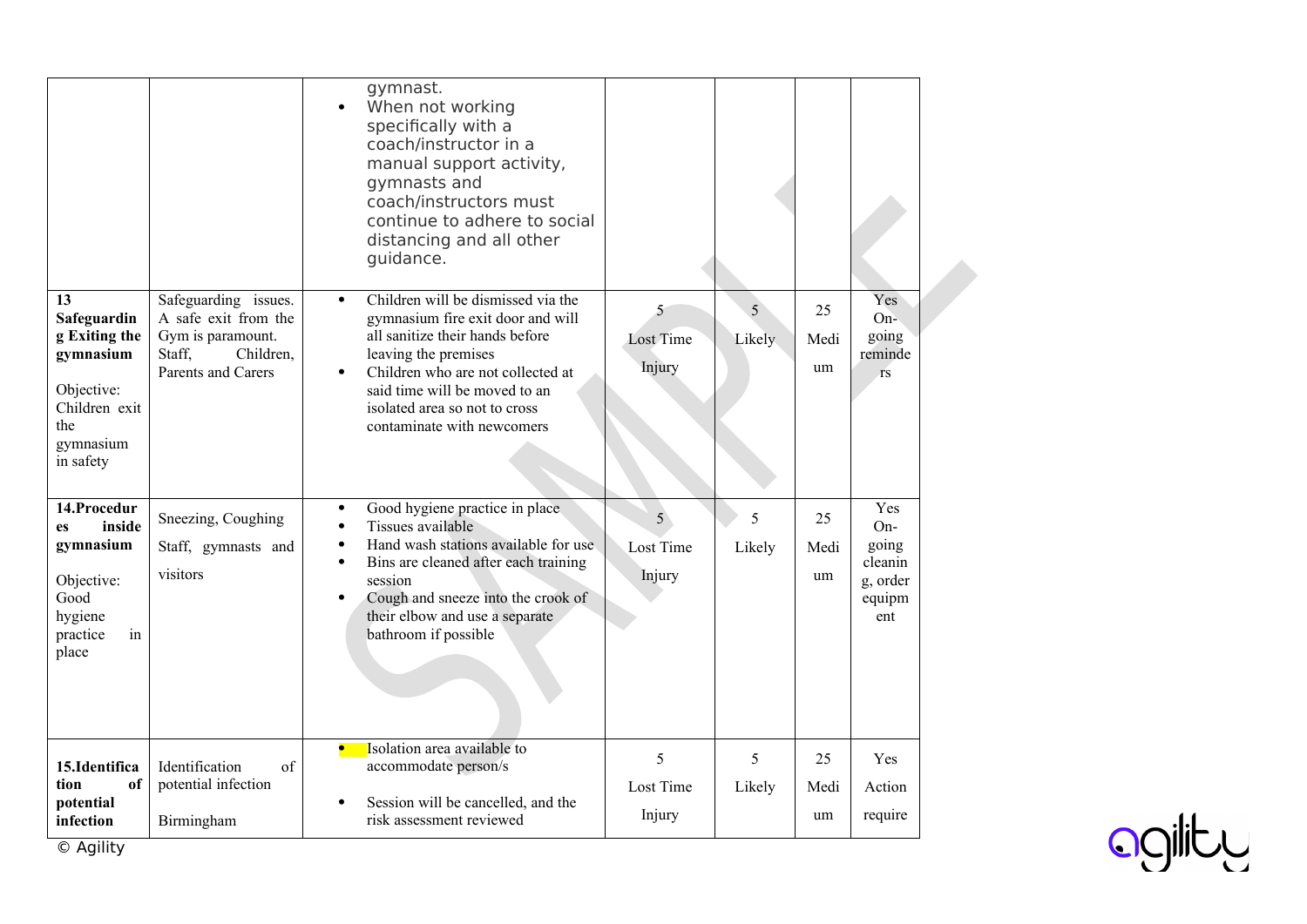| Objective:<br>identify<br>To<br>possible<br>infection and<br>action plan<br>put in place<br>immediately                                                                              | Gymnastics<br>Academy community<br>Cough<br>Fever<br>Shortness of<br>breath<br>Sore Throat | No participation by any child should<br>any family member in the household<br>be self-isolating                                                                                                                                             |                          |             |                  | d         |  |
|--------------------------------------------------------------------------------------------------------------------------------------------------------------------------------------|--------------------------------------------------------------------------------------------|---------------------------------------------------------------------------------------------------------------------------------------------------------------------------------------------------------------------------------------------|--------------------------|-------------|------------------|-----------|--|
|                                                                                                                                                                                      | <b>Isolation periods</b>                                                                   | Please note: Social<br>distancing is currently 2<br>metres in England.                                                                                                                                                                      |                          |             |                  |           |  |
|                                                                                                                                                                                      |                                                                                            | <b>Please note:</b> As of Monday<br>14th December the self-<br>isolation period has been<br>changed from 14 to 10<br>days. Self-isolation is<br>essential to reducing the<br>spread of COVID as it<br>breaks the chains of<br>transmission. |                          |             |                  |           |  |
| 16.<br>Returning<br>from another<br>country<br>Objective:<br>Identification<br>of potential<br>infection<br>to<br>the<br>protect<br>Birmingham<br>Gymnastics<br>Academy<br>community | Returning<br>from<br>another country                                                       | Traveller's should self-isolate, even if<br>asymptomatic, and use the government's<br>current advice service to find out what to do<br>next. E.g. Go home or to your destination and<br>then self-isolate.                                  | 5<br>Lost Time<br>Injury | 5<br>Likely | 25<br>Medi<br>um | ${\bf N}$ |  |

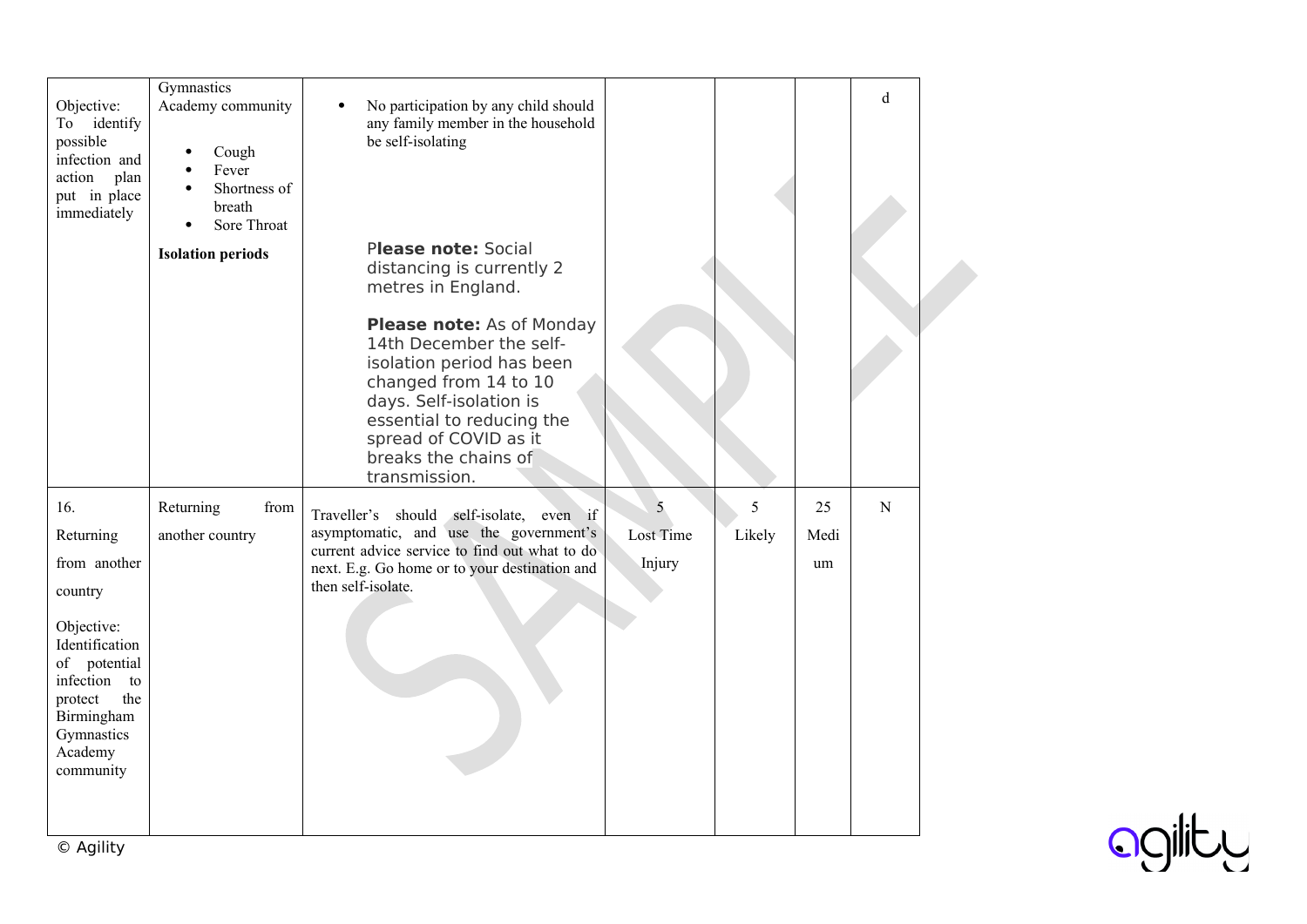## **Risk Assessment Form Cont.**

| <b>Further Control Measures</b>                                                                                                                                                                                                         | <b>Further Control Measures Follow Up</b>                |                                                        |                              |  |
|-----------------------------------------------------------------------------------------------------------------------------------------------------------------------------------------------------------------------------------------|----------------------------------------------------------|--------------------------------------------------------|------------------------------|--|
|                                                                                                                                                                                                                                         | <b>Allocated</b><br>(Name)                               | to   Target date                                       | <b>Date</b><br>complet<br>ed |  |
| Parents to be advised that a drop off and collect system will be implemented, viewing<br>areas will be closed. Parents must wait in vehicles<br>Where children are not collected straight after a training session, the child will need | Michael<br><b>Browne</b><br>via email                    | Asap after<br>confirmation to<br>open by<br>Government |                              |  |
| to be moved to an isolated room where they can wait for their parents so as not to<br>have any cross over with arriving children                                                                                                        | Coach in charge<br>of session e.g.                       | On going                                               |                              |  |
| Staff members to sign an inspection sheet to show that the equipment has been<br>cleaned and wiped down after every session                                                                                                             | Jessica, Lesley,<br>Natasha Browne,<br>Catherine Curran, |                                                        |                              |  |
| Display posters for good hygiene, i.e. hand washing<br>Managers are to be informed of procedure in case of an employee becoming ill while<br>at work. This will include the following key points as follows:                            | Sam Bowden and<br>Isabel Baker                           |                                                        |                              |  |
| © Agility                                                                                                                                                                                                                               |                                                          |                                                        |                              |  |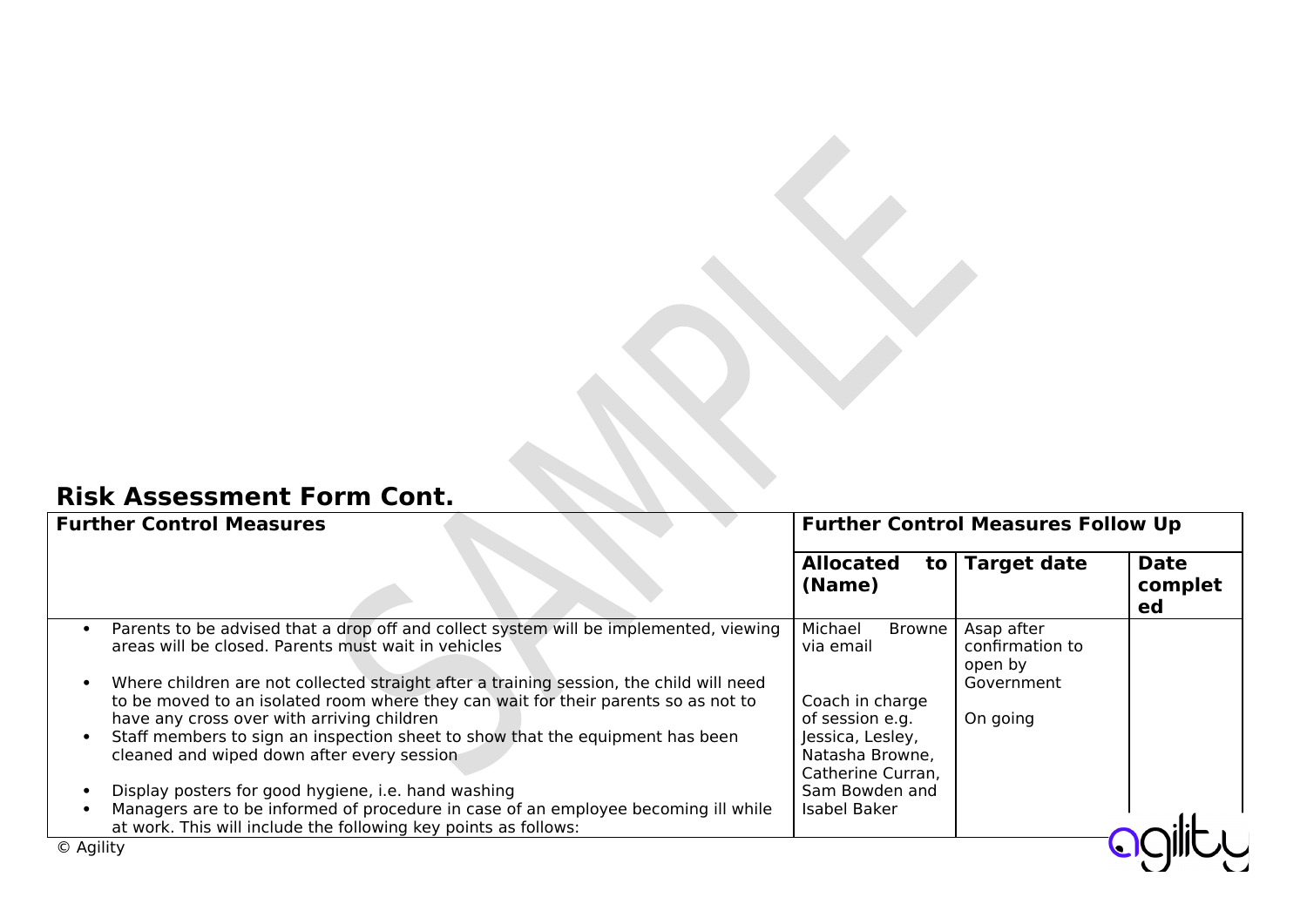| (behind a closed door or in a sick bay or office)<br>use a separate bathroom if possible.<br>$\bullet$<br>$\bullet$<br>https://111.nhs.uk/covid-19 | -Isolate the individual at least 2 meters away from other people,<br>-Go to the isolation room or area at the far end of the gymnasium<br>-The affected child or staff member is to avoid touching anything,<br>cough or sneeze into a tissue and put it in a bin, or if they do not<br>have tissues, cough and sneeze into the crook of their elbow and<br>Site closure may be advised by Public Health England<br>Members of staff of family members who think they may be<br>infected to carry out the self-assessment on the NHS website<br>before arriving at the gym and to follow guidance: |                             | Lesley<br><b>Browne</b><br>Coach in<br>charge of<br>session to<br>oversee<br>isolation<br>process<br>e.g. Jessica,<br>Lesley,<br>Natasha<br>Browne and<br>Catherine<br>Curran<br><b>Public Health</b><br>England<br>Individual<br>staff member | On going<br>As required<br>Immediate site<br>closure<br>Before arrival<br>at the gym |                   |    |
|----------------------------------------------------------------------------------------------------------------------------------------------------|----------------------------------------------------------------------------------------------------------------------------------------------------------------------------------------------------------------------------------------------------------------------------------------------------------------------------------------------------------------------------------------------------------------------------------------------------------------------------------------------------------------------------------------------------------------------------------------------------|-----------------------------|------------------------------------------------------------------------------------------------------------------------------------------------------------------------------------------------------------------------------------------------|--------------------------------------------------------------------------------------|-------------------|----|
| <b>Risk Assessment Reviews</b><br>Suggested Review Date: 22 <sup>nd</sup> June 2021                                                                |                                                                                                                                                                                                                                                                                                                                                                                                                                                                                                                                                                                                    |                             |                                                                                                                                                                                                                                                |                                                                                      |                   |    |
| actions or annually)                                                                                                                               | (either after significant changes, completed                                                                                                                                                                                                                                                                                                                                                                                                                                                                                                                                                       |                             |                                                                                                                                                                                                                                                |                                                                                      |                   |    |
| <b>Risk</b><br>Assessment<br>Reviewed by:                                                                                                          | Dr Lesley Browne                                                                                                                                                                                                                                                                                                                                                                                                                                                                                                                                                                                   | <b>Risk</b><br>Reviewed by: | Assessment                                                                                                                                                                                                                                     |                                                                                      | Ms Jessica Browne |    |
| Date:                                                                                                                                              | 16th June 2020                                                                                                                                                                                                                                                                                                                                                                                                                                                                                                                                                                                     | Date:                       |                                                                                                                                                                                                                                                |                                                                                      | 22nd June 2020    |    |
| Comments:                                                                                                                                          | Time table to be                                                                                                                                                                                                                                                                                                                                                                                                                                                                                                                                                                                   | Comments:                   |                                                                                                                                                                                                                                                | Time<br>table                                                                        | updated           | to |
|                                                                                                                                                    |                                                                                                                                                                                                                                                                                                                                                                                                                                                                                                                                                                                                    |                             |                                                                                                                                                                                                                                                |                                                                                      |                   |    |

ogility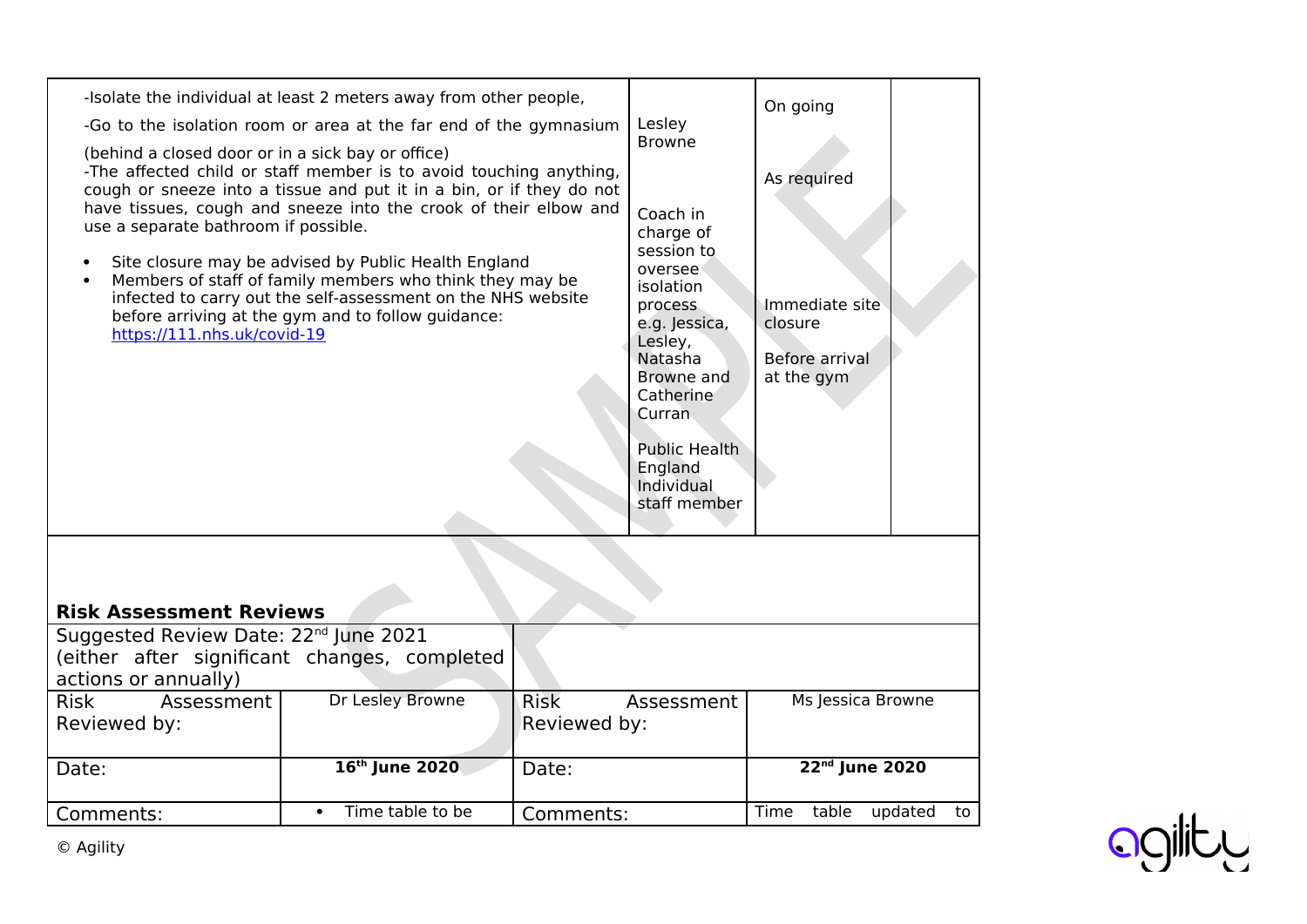|                                                        | rewritten to be<br>staggered to allow<br>cleaning to take<br>place and to avoid<br>to avoid cross over<br>taking place<br>Coaches will sign<br>gymnasts out after<br>sessions. Michael to<br>add to space on<br>registers<br>Need to completely<br>clear isolation room<br>to accommodate<br>child / staff member |                                                 | allow staggering to take<br>place<br>Space added to registers<br>for coach to sign out each<br>gymnast at end of session<br>Isolation room cleared to<br>accommodate child / staff<br>member |
|--------------------------------------------------------|-------------------------------------------------------------------------------------------------------------------------------------------------------------------------------------------------------------------------------------------------------------------------------------------------------------------|-------------------------------------------------|----------------------------------------------------------------------------------------------------------------------------------------------------------------------------------------------|
| <b>Next</b><br><b>Suggested</b><br><b>Review Date:</b> | 22 <sup>nd</sup> June 2021                                                                                                                                                                                                                                                                                        | Suggested<br><b>Next</b><br><b>Review Date:</b> | 22 <sup>nd</sup> June 2021                                                                                                                                                                   |
|                                                        |                                                                                                                                                                                                                                                                                                                   |                                                 |                                                                                                                                                                                              |
| <b>Risk</b><br>Assessment<br>Reviewed by:              | Dr Lesley Browne                                                                                                                                                                                                                                                                                                  | <b>Risk</b><br>Assessment<br>Reviewed by:       | Ms Jessica Browne                                                                                                                                                                            |
| Date:                                                  | 8th April 2021                                                                                                                                                                                                                                                                                                    | Date:                                           | 8th April 2021                                                                                                                                                                               |
| Comments:                                              | Added new section on:<br>Section 5<br>$\bullet$<br>Coaches/Assistants<br>/Gymnasts re the<br>wearing of face<br>coverings -<br>Government<br>guidance for<br>England<br>Section 12 The re-<br>introduction of foam<br>pits guidance<br>Section 12 sporadic<br>contact involved in                                 | Comments:                                       |                                                                                                                                                                                              |